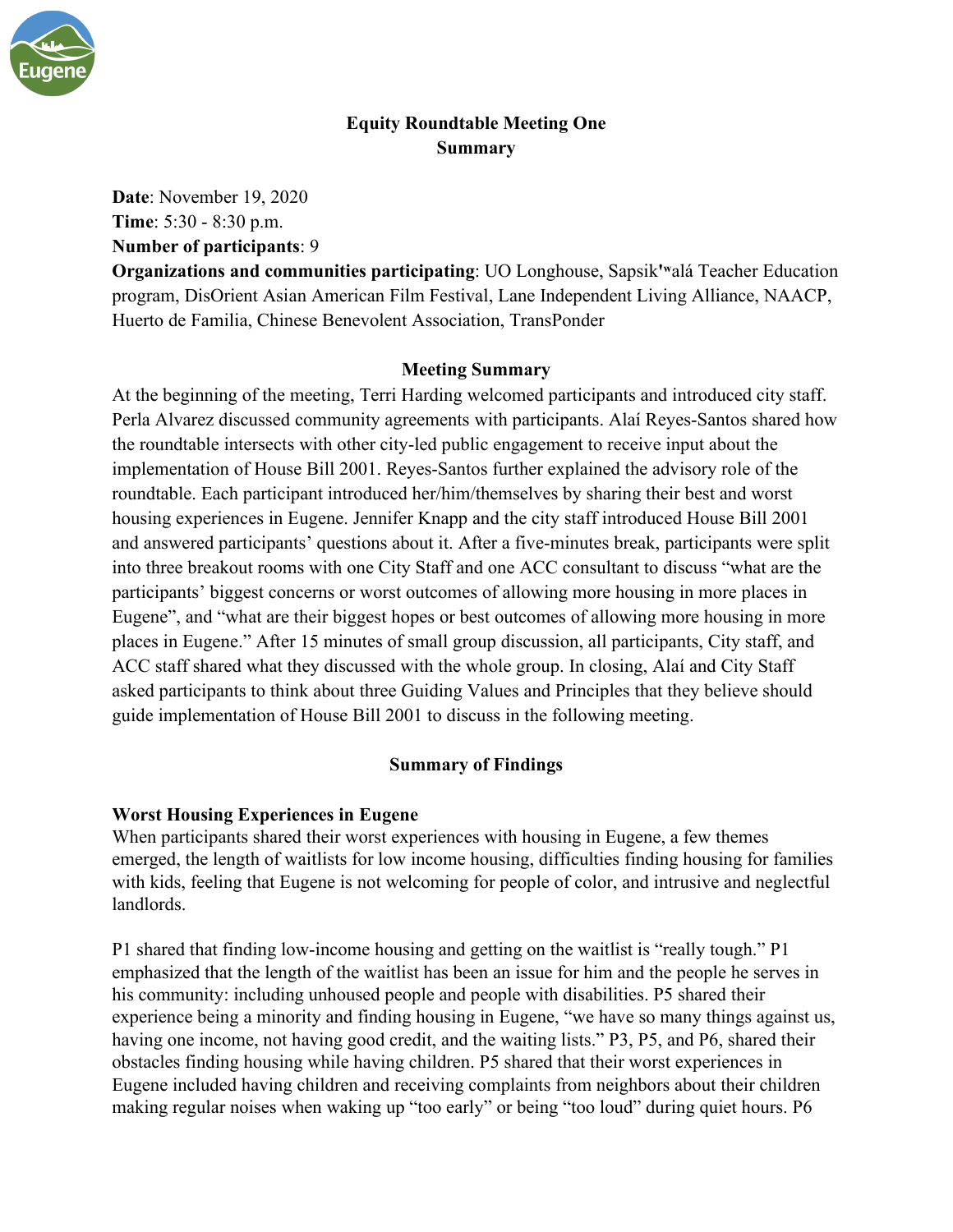shared that a barrier when living in an apartment with kids is noise and sound complaints. P2 is a realtor and shared two experiences helping people of color find housing in Eugene, neither chose housing in Eugene because they did not see "welcoming signs" for people like them. Two participants mentioned issues with intrusive landlords who would enter the property without permission when they were entertaining family in culturally-specific ways; and two mentioned landlords who refused to care for their property properly.

### **Best Housing Experiences in Eugene**

P6 and P5 shared that their best housing experiences were in South Eugene. P6 shared that their best housing experience in Eugene was possible because they know people with access to different housing and rental properties in South Eugene who have been able to "open doors." P9 shared that their best experience with housing in Eugene was being able to access NEDCO resources.

## **What is your biggest concern or worst outcome of allowing more housing in more places in Eugene?**

Three themes emerged around participant's concerns and worst outcomes: housing placement, access to resources, and "pushback from the neighborhoods." Participants discussed that a big concern about new housing is that they will not have access to transportation, grocery stores, and public spaces. Participants also shared their concerns because neighborhoods can be unwelcoming and stigmatize newcomers. Another concern around placement of housing was that the new housing will be near the University of Oregon-for college students-, not throughout the city. Other concerns discussed by participants included affordability of housing and close access to transportation.

### **What is your biggest hope or best outcome of allowing more housing in more places?**

Affordable housing, architecture that supports intergenerational households, and housing in safe neighborhoods were three major topics discussed by participants as their biggest hopes for more housing in Eugene. Affordability was mentioned by five participants. They want housing that can be afforded by low income and middle-income community members; and that can be affordable enough to rent for long periods of time or to be purchased. Participants also discussed that location for new housing should keep in mind access to grocery stores, parks, schools, etc. Housing should also be accessible for people with disabilities.

# **Highlights**

- Affordability of housing
- Housing for families with children
- Location of housing close to new grocery stores and transportation
- Multi-generational housing
- Accessible housing for people with disabilities
- Housing in safe areas
- Addressing stigma of Middle Housing
- Addressing unwelcoming climate for people of color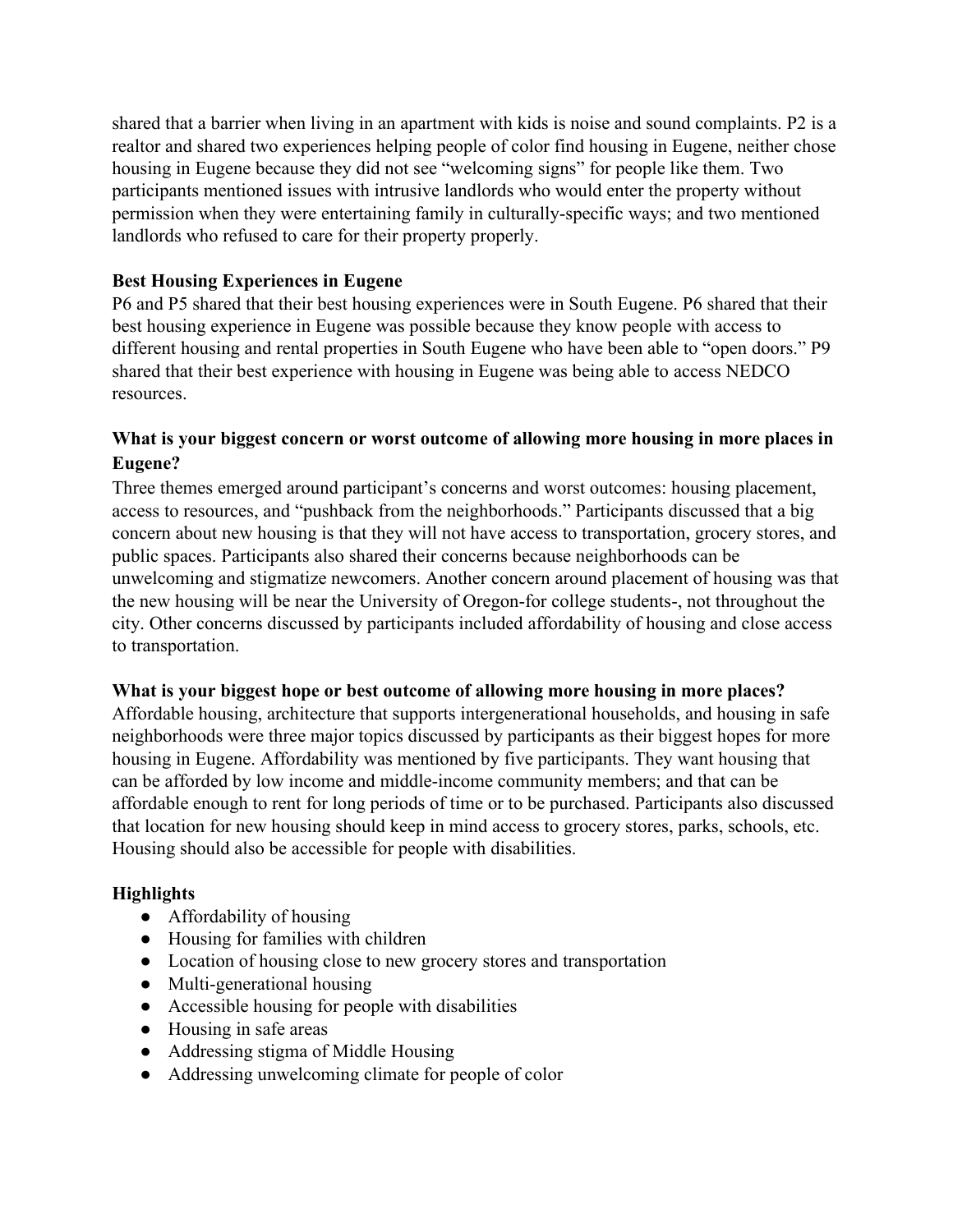### **Equity Roundtable Meeting Two Summary**

**Date**: December 8, 2020

**Time**: 5:30 - 7:30 p.m.

**Number of participants**: 7

**Organizations and communities participating**: UO Longhouse, Sapsik**'ʷ**alá, DisOrient Asian American Film Festival, Lane Independent Living Alliance, NAACP, Huerto de Familia, Chinese Benevolent Association

### **Meeting Summary**

ACC welcomed participants and went over community agreements to clarify one about confidentiality of identifying information and personal stories shared during our meetings. Participants introduce themselves by sharing share their reflections from the last meeting. Terri Harding shared examples from Healthy Democracy guiding values and principles. Alaí Reyes-Santos then clarified the roundtable's role in the project and shared opportunities to speak to decision makers. Next, Sophie McGinley shared updates on House Bill 2001. After a fiveminutes break, participants were split into three breakout rooms with one City Staff and one ACC consultant. In these breakout groups, participants shared potential Guiding Values and Principles. After 20 minutes of small group discussions, all participants, City Staff, and ACC shared themes and ideas for the Guiding Values and Principles with the whole group. In closing, City Staff shared next steps for the Planning Commission and City Council work sessions.

### **Summary of Findings**

# **Suggested Guiding Values and Principles:**

- Spreading Middle Housing across Eugene
- Safety and security in building standards and architecture within the code itself
- Accessing federal funding for housing dedicated to Indigenous communities
- Create housing around and with green spaces
- Multi-family and multigenerational opportunities for housing
- Support programs for low-income renters and home buyers, and first-time home buyers
- Economic guidance
- Affordability at different income levels
- Opportunities for rent to own
- Distribution amongst different neighborhoods
- Environmentally sustainable housing
- Creating relationships with the land: in the way that houses are built, housing close to rivers and natural resources, build in conversation with Indigenous communities
- Comfortability and safety in neighborhoods
- Recognition of biased resistance from neighborhoods to Middle Housing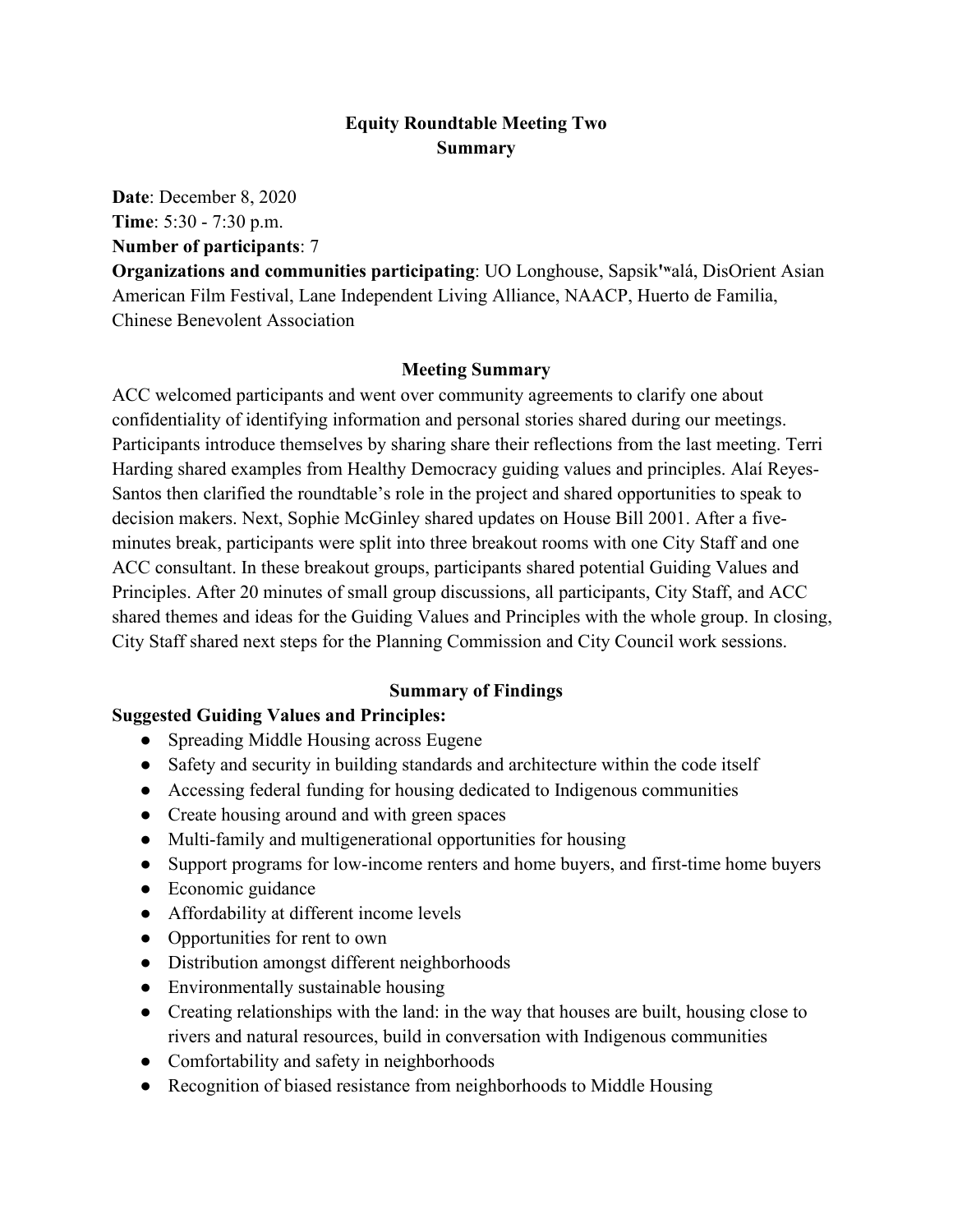- Apply a decolonizing lens
- Involve local communities, businesses, and contractors to build new housing
- Prevent and address discriminatory rental practices
- Wealth building programs
- Support locals who want to buy houses
- Incentives for builders to follow the Guiding Values and Principles
- Enhance culture
- Democratic and transparent decision making
- Co-design architecture and floor plans with Grande Ronde and Siletz (work governmentto-government with tribes)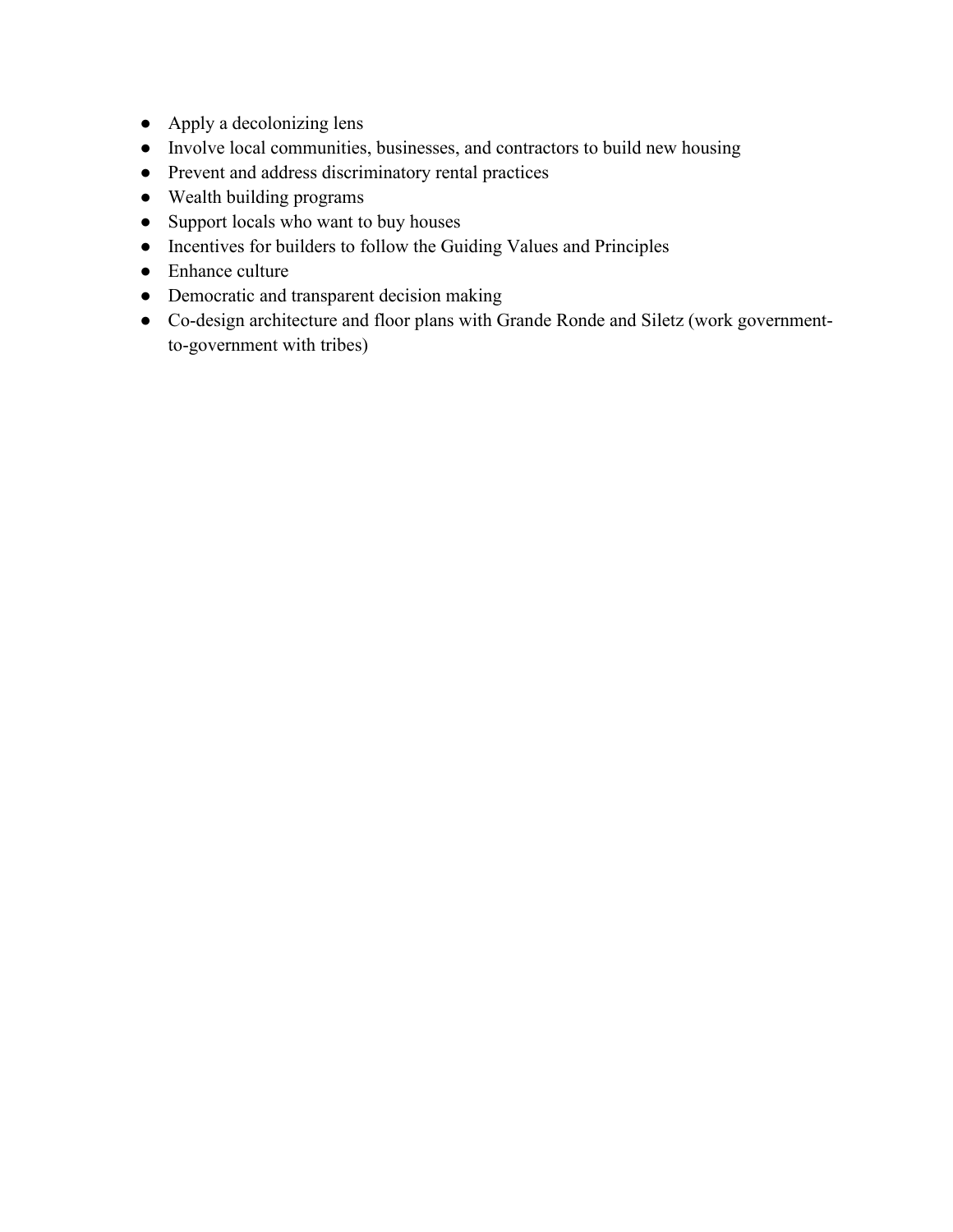# **Equity Roundtable Meeting Three Summary**

**Date**: February, 17, 2021 **Time**: 3:00 - 5:00 pm **Number of participants**: 6

**Organization and communities participating**: Lane Independent Living Alliance, DisOrient Asain American Film Festival, Sapsik**'**ʷalá, Huerto de Familia, UO Longhouse, NAACP - Eugene Springfirld

### **Meeting Summary**

ACC welcomed participants and shared a Land Acknowledgment. Participants introduced themselves by sharing their name, pronouns, organizations they represent, showing one item near them that says something about them. ACC reviewed the community agreements and the purpose and scope of the roundtable. Next, Terri Hariding shared how this roundtable's input is being used for the project's purpose. Sophie McGinley and Jennifer Knapp presented on Planning 101 on Rules and Model Code. After a five-minute break, ACC presented the Guiding Principles and Values from the City of Eugene's Middle Housing Survey and asked participants to choose the most important principle to them and then choose the second most important principle. Next, participants were split into two breakout rooms with one City Staff and one ACC consultant. In these breakout groups, participants discussed the example codes on "Onsite Parking," "Lot Coverage," and "Design Standards" pulled from the City of Eugene's Middle Housing Survey. After 25 minutes of small group discussion, all participants, City Staff, and ACC joined in group discussion to share what both groups discussed. In closing, City Staff shared the next steps for the upcoming Planning Commision and City Council work sessions and forecasted the next discussion around the Triple Bottom Line framework.

### **Summary of Findings**

# **First Most Important Guiding Principle**

- Equity and Access to Housing (chosen by two participants)
- Broad Dispersal of Middle Housing
- Opportunities to Build Wealth
- Interconnectedness of Housing Solutions (chosen by two participants)
- Sense of Belonging

### **Second Most Important Guiding Principle**

- Equity and Access to Housing (chosen by two participants)
- Compact Efficient Housing
- Housing Options of All Shapes and Sizes
- Interconnectedness of Housing Solutions
- Opportunities to Build Wealth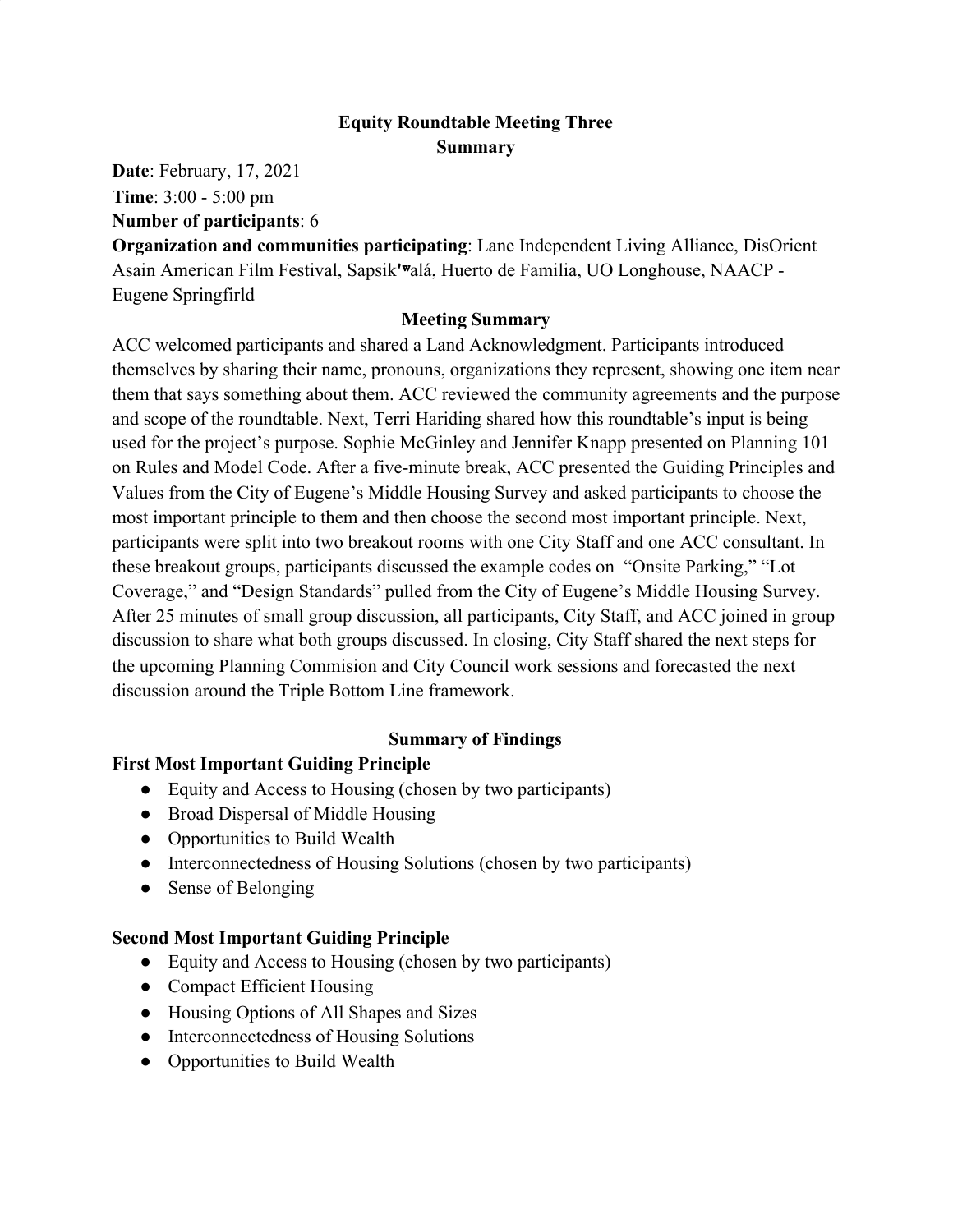### **Onsite Parking Comments**

- If onsite parking or parking garages are not provided, they should provide permits
- Onsite parking is critical
- Currently, there is not enough parking in Eugene
- If the lot is near transit, then offer less parking
- Accessible safe parking is important participants worry about break-ins
- Participants with children discussed how their kids have to take turns having friends over due to limited parking

### **Lot Coverage Comments**

- Need access to green spaces
- Need safe spaces for children to play develop proximity to other public green spaces
- Lots should leave a space for green space
- Gardens are important
- Want to be able to see children playing outside their windows children need to have a safe place to play and run
- Participants discussed the struggle between parking spaces and green spaces
- Error on the side of allowing more density and lessening open area
- Need incentivising for developers to make lots more affordable

## **Design Standards Comments**

- Need more flexibility when it comes to design standards
- Look at different neighborhoods and proximity to schools to coordinate with school capacity
- Safety don't want housing built differently based on affordability or loan access (thinking about materials, safety, and design standards)
- Design standards can come with good intentions but they are subjective and could prevent really good building
- Participants discussed the positives around cottage clusters
- An advantage of Middle Housing is scale
- Equity issue: only those who can afford design standards are the ones who build them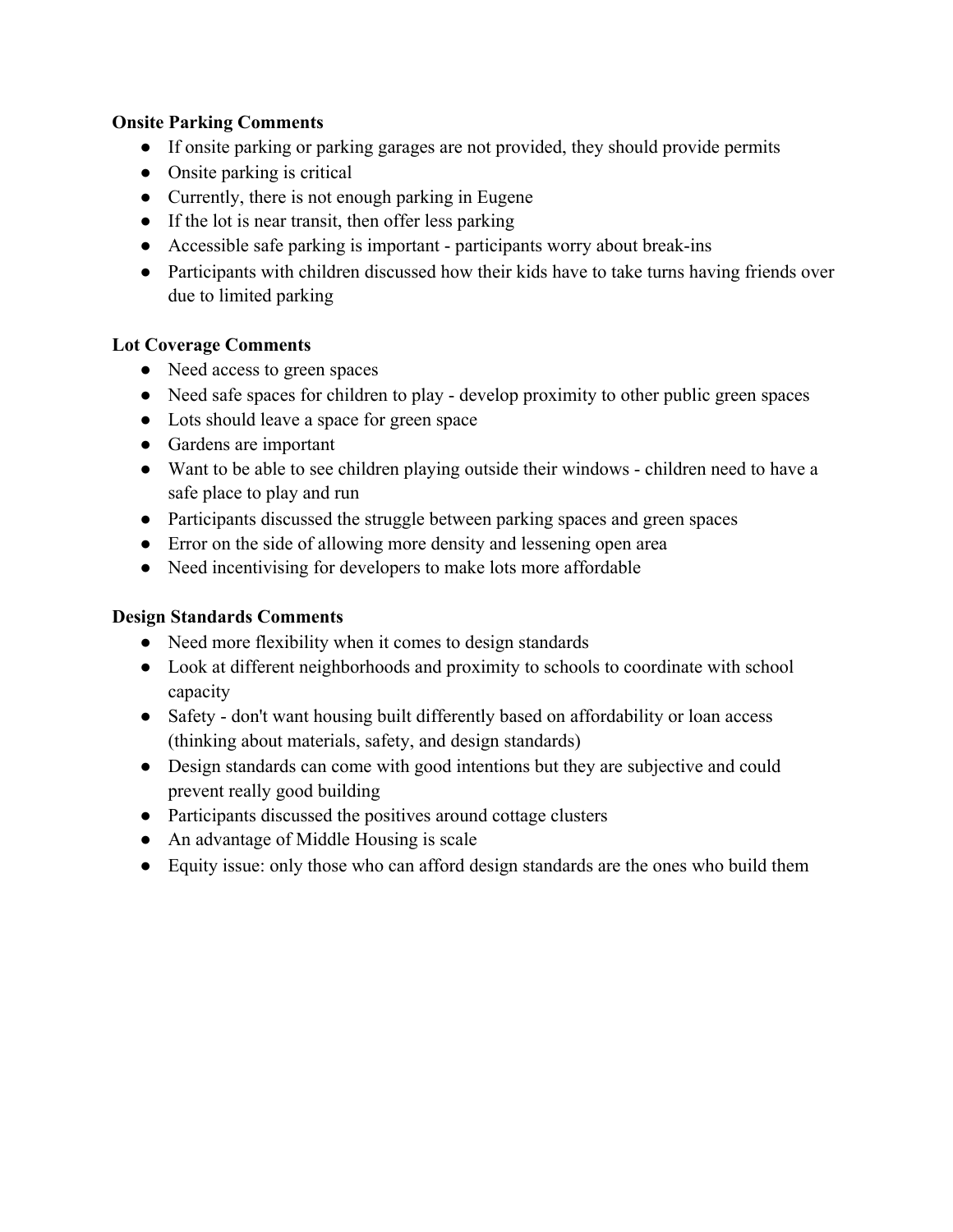# **Equity Roundtable Meeting Four Summary**

**Date**: February 22, 2021 **Time**: 5:30-7:30 pm

### **Number of participants**: 8

**Organization and communities participating**: Lane Independent Living Alliance, DisOrient Asain American Film Festival, Huerto de Familia, UO Longhouse, NAACP - Eugene Springfirld, Chinese American Benevolent Association, TransPonder

### **Meeting Summary**

ACC welcomed participants and shared a Land Acknowledgment. Participants introduced themselves by sharing their name, pronouns, organizations they represent, where they have lived in Eugene, and their favorite food in Eugene. ACC reviewed the community agreements. Next, ACC shared their reflections on individual and group feedback. Jennifer Knapp and Sophie McGinley presented the background on the work at the local and state level that informed the middle housing project. Terri Harding also provided an update on other roundtables and Healthy Democracy discussions. After a five minute break, ACC presented the Triple Bottom Line framework and reviewed the Social Equity pillar and questions. For the next 25 minutes, participants shared stories from their everyday life that policy makers must keep in mind when creating middle housing policy. Participants then discussed repeated themes. Next, Terri Harding led a discussion about the format of the next meeting and what the participants want to talk about. ACC prompted the participants to share a theme from the meeting they found interesting and important. After sharing, ACC lead closing and goodbyes.

### **Roundtable Feedback**

- Positives: Appreciate the open environment, well organized and thoughtfully designed agendas, good pace, appreciate the expertise of all participants, enjoy the group discussion, understandable content, one-on-one conversations are a good idea
- Opportunities to Improve: Less staff and more participant ratio in break out groups: want to hear a report back from other groups, be mindful of extrovert and introvert participation, the pace is too slow, send the powerpoint ahead of the meetings ahead of time, want to know what other middle housing groups are doing, want to know more about the City of Eugene process

### **Themes Discussed Related to the Triple Bottom Line's Social Equity Pillar**

- It is hard, confusing, and can take a long time to receive a Section 8 housing voucher and it is easy to lose
- Participants discussed not having enough money to live on even with assistance
- Discrimination and evictions due to gender indtification, having a non-tradtional family, legal stuats, and race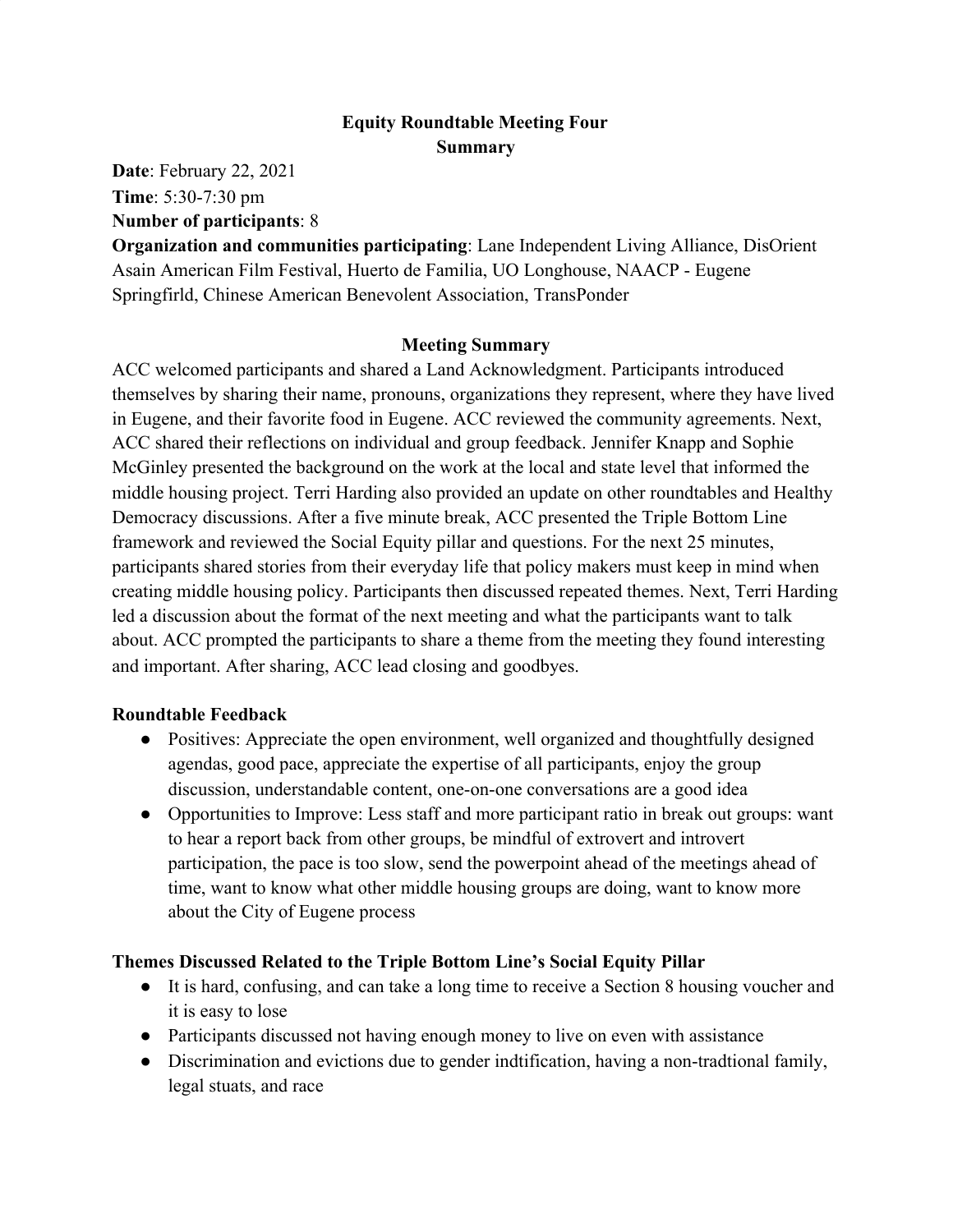- 72 hour eviction notices are common
- Need affordable parking
- Landlords have a lot of power: most assistance goes to landlords, patio restrictions, not having smoking restrictions, and common evictions
- Including people with disabilities and individuals who are non-binary or transgender who are often neglected from conversations

#### **New Themes Discussed**

- Gardens and open spaces
- Housing near transportation and grocery stores is important
- Adequate middle housing for families
- Ways for homeowners to help middle housing: building on their property to rent
- Education and resource sharing is needed
- Worries of students and parties in some neighborhoods
- Smaller homes for people to afford with safe outdoor space
- Mixed use space: multiple types of income, family types and housing on one lot

**Places Where Participants Have Lived:** Friendly neighborhood, South Eugene, Downtown Eugene, University area, West Eugene, City View area, Fairgrounds, Churchill, Sheldon, West 11th and Chamber, Southeast Eugene, Southwest Eugene, Santa Clara area, Ferry Bridge area

### **Topics that Interest Participants for Future Meetings**

- Draft codes and outlines for codes
- How to stay involved in the next steps
- Discussions with experts and stakeholders
- Discussions around affordability
- How to incentivize development: thinking about permit costs

### **Topics that Participants Found Most Interesting From this Meeting**

- Sharing personal experiences and stories
- Ways to be creative with different land use
- Mixed housing styles
- Mixed income housing
- Gender diversity
- Having a variety of stories was very helpful
- Affordable housing
- Excited that this consulting process could be applied and duplicated in other city processes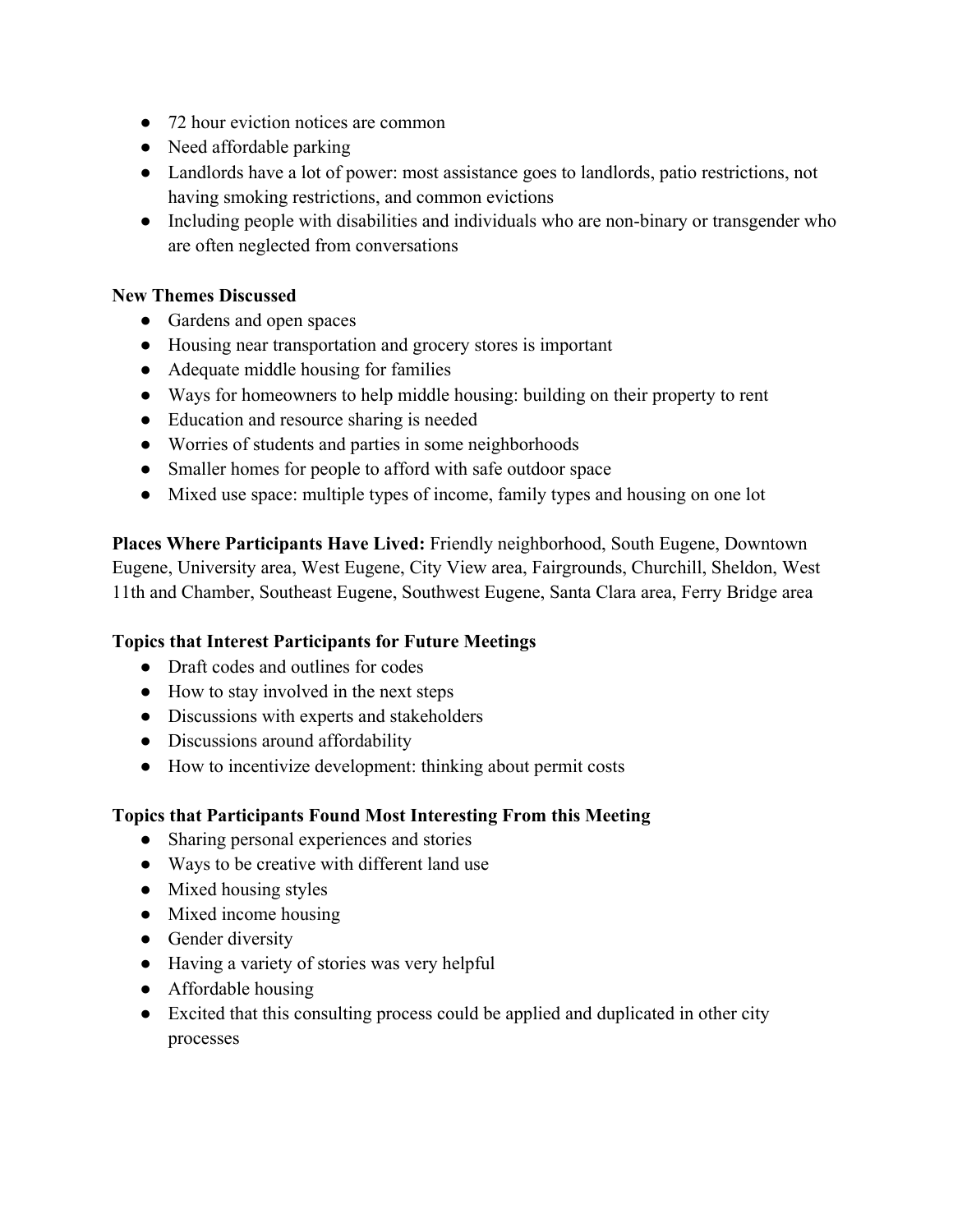## **Equity Roundtable Meeting Five Summary**

**Date**: May, 12, 2021 **Time**: 5:00 - 7:00 p.m. **Number of participants**: 7

**Organizations and communities participating**: UO Longhouse, Sapsik**'ʷ**alá, DisOrient Asain American Film Festival, Lane Independent Living Alliance, NAACP, Huerto de Familia, Chinese Benevolent Association

#### **Meeting Summary**

ACC welcomed participants and went over the agenda for the meeting. Participants introduced themselves by sharing their name, pronouns, and saying what they appreciate about another participant. The City of Eugene staff then spent 15 minutes sharing the impact of the RoundTables in the community engagement process, and they gave an introduction to the middle housing draft code recommendations. Participants then asked questions about the code recommendations and City of Eugene staff answered. Next the participants were split into two Zoom breakout rooms, each were led by one City of Eugene staff member. In the breakout rooms, participants provided input on the middle housing code recommendations and answered these questions: "Do the code recommendations meet the values and principles?;" "Are the recommendations furthering affordability?;" and "What are we missing?" After 10 minutes of breakout group discussion, everybody rejoined the main Zoom to share what they discussed. After a 5 minute break, Tyler Bump, from EcoNW, joined as a guest speaker. For 20 minutes, Tyler Bump shared a presentation on how affordability can impact the code packages and recommendations, and he answered questions posed by the participants. In closing, Terri Harding then shared the next steps for the City of Eugene's middle housing and opportunities to continue participating.

Some highlights:

- 1. Values and Principles stand as useful ways to approach Middle Housing Code code draft and implementation.
- 2. Themes:
	- a. Affordability
		- i. Through incentives in real estate market, shared ownership (co-op models, shared tenancy, tenants-in-common model from Bay Area), community banks, land trusts, investments in support of low income and first-time home buyers
	- b. Middle Housing as an investment that can support people who face economic challenges, including the elderly: